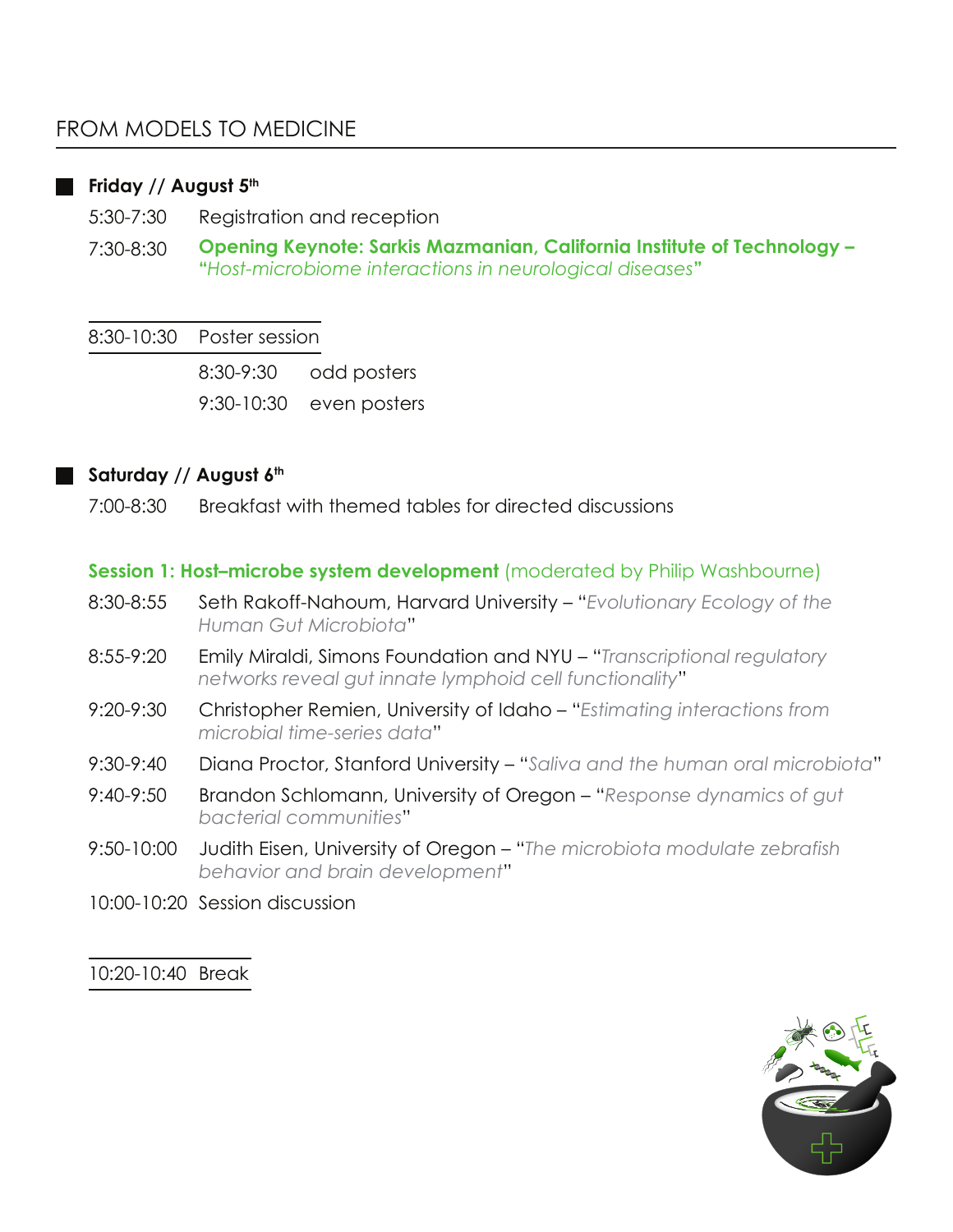# **Session 2: Host-microbe system stability and change** (moderated by Tristan Ursell)

- 10:40-11:05 Thomas Sharpton, Oregon State University "*Using zebrafish as a highthroughput system to study the effect of environmental exposure on the gut microbiome*"
- 11:05-11:30 Tracy Grikscheit, University of Southern California "*Short bowel syndrome (SBS) has systemic effects beyond altering nutrient absorption: The microbiome and RNA sequencing in a zebrafish SBS model*"
- 11:30-11:50 Jonas Schluter and Katharine Coyte, Memorial Sloan Kettering Cancer Center – "*The ecology of the microbiome: Networks, competition, and stability*"
- 11:50-12:00 Adrian Verster, University of Washington "*The role of the B. fragilis type VI secretion system in the assembly of the microbiome*"
- 12:00-12:10 Travis Wiles, University of Oregon "*The importance of spatial structure in the intestinal ecosystem*"
- 12:10-12:30 Session discussion

12:30-2:00 Buffet Lunch and Poster Session (open presentation & viewing)

# **Session 3: Host-microbe system evolution** (moderated by Michael Harms)

- 2:00-2:25 Matt Barber, University of Oregon "*The host-microbe armistice: evolutionary insights on disease and immunity*"
- 2:25-2:50 Nadia Singh, North Carolina State University "*Fruit flies diversify their offspring in response to parasite infection*"
- 2:50-3:00 Dahlia Nielson, North Carolina State University "*Cross-species expression QTL mapping reveals novel insights into host-parasite interactions*"
- 3:00-3:10 Clay Small, University of Oregon "*Host genotype, the microbiota, and their interaction contribute to transcriptional variation of the gut in larval threespine stickleback*"
- 3:10-3:20 Cathy Robinson, University of Oregon "*Experimental evolution provides insight into the selective pressures of adaptation to the vertebrate gut*"
- 3:20-3:40 Session discussion

3:40-4:00 Break

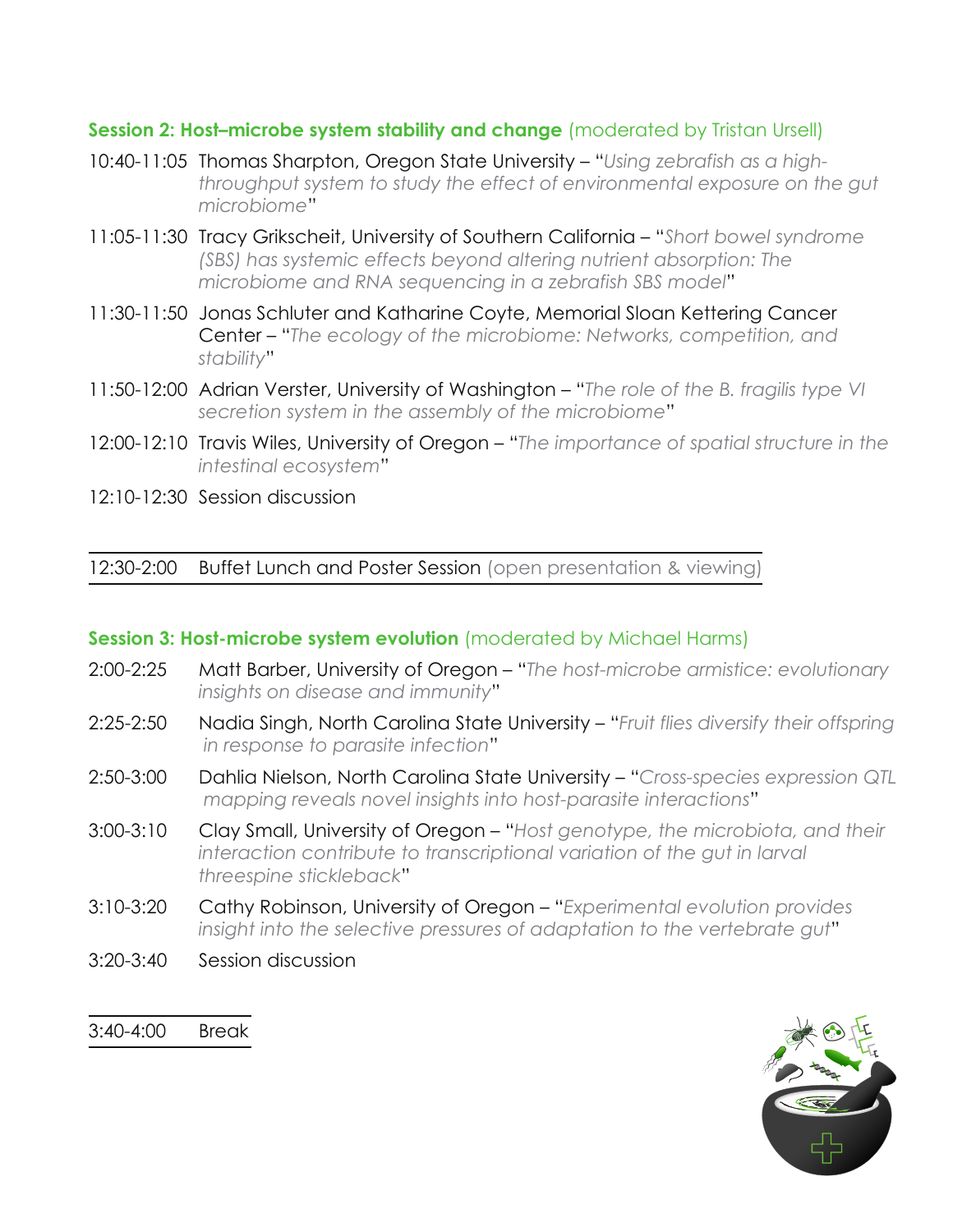# **Session 4: The personalized microbiome** (moderated by Nelson Ting)

- 4:00-4:25 Ran Blekhman, University of Minnesota "*Host genomic control of the microbiome in health and disease*"
- 4:25-4:50 Joey McMurdie, Whole Biome "*Higher resolution metagenome techniques and their implication on the role of microbiota in personalized medicine*"
- 4:50-5:00 Xiaoxi Dong, Oregon State University "*Shotgun sequencing reveals the cross-regulation between immunity and metabolism in immunodeficiency associated enteropathy*"
- 5:00-5:10 Adam Burns, University of Oregon "*Inter-host dispersal mediates the assembly of microbial communities associated with wild type and immunedeficient zebrafish*"
- 5:10-5:20 Keaton Stagaman, University of Oregon "*The effects of market integration on the composition of the gut microbiota in an indigenous Ecuadorian population*"
- 5:20-5:40 Session discussion

# **Free time - for dining suggestions please refer to the guide provided with your symposium materials. Be sure to check out the 'Show Your Badge' deals!**

# **Sunday // August 7th**

7:00-8:00 Breakfast with themed tables for directed discussions

# **Session 5: Host-microbe systems and disease promotion and prevention** (moderated by Annie Powell)

- 8:00-8:25 Susan Erdman, MIT "*Gut microbes and cancer*"
- 8:25-8:50 Li Wen, Yale University "*Antibiotics friend or foe a case of type 1 diabetes*"
- 8:50-9:15 Robert Martindale, Oregon Health & Science University "*Use of probiotics in surgical practice: Panacea or poison*"
- 9:15-9:25 Bethany Rader, Southern Illinois University "*Probiotic use of Lactobacillus reuteri to treat early life traumatic brain injury (TBI) and the effect of TBI on the gut microbiome*"
- 9:25-9:35 Annah Rolig, University of Oregon "*The enteric nervous system promotes intestinal health by constraining microbiota composition*"
- 9:35-9:55 Session discussion